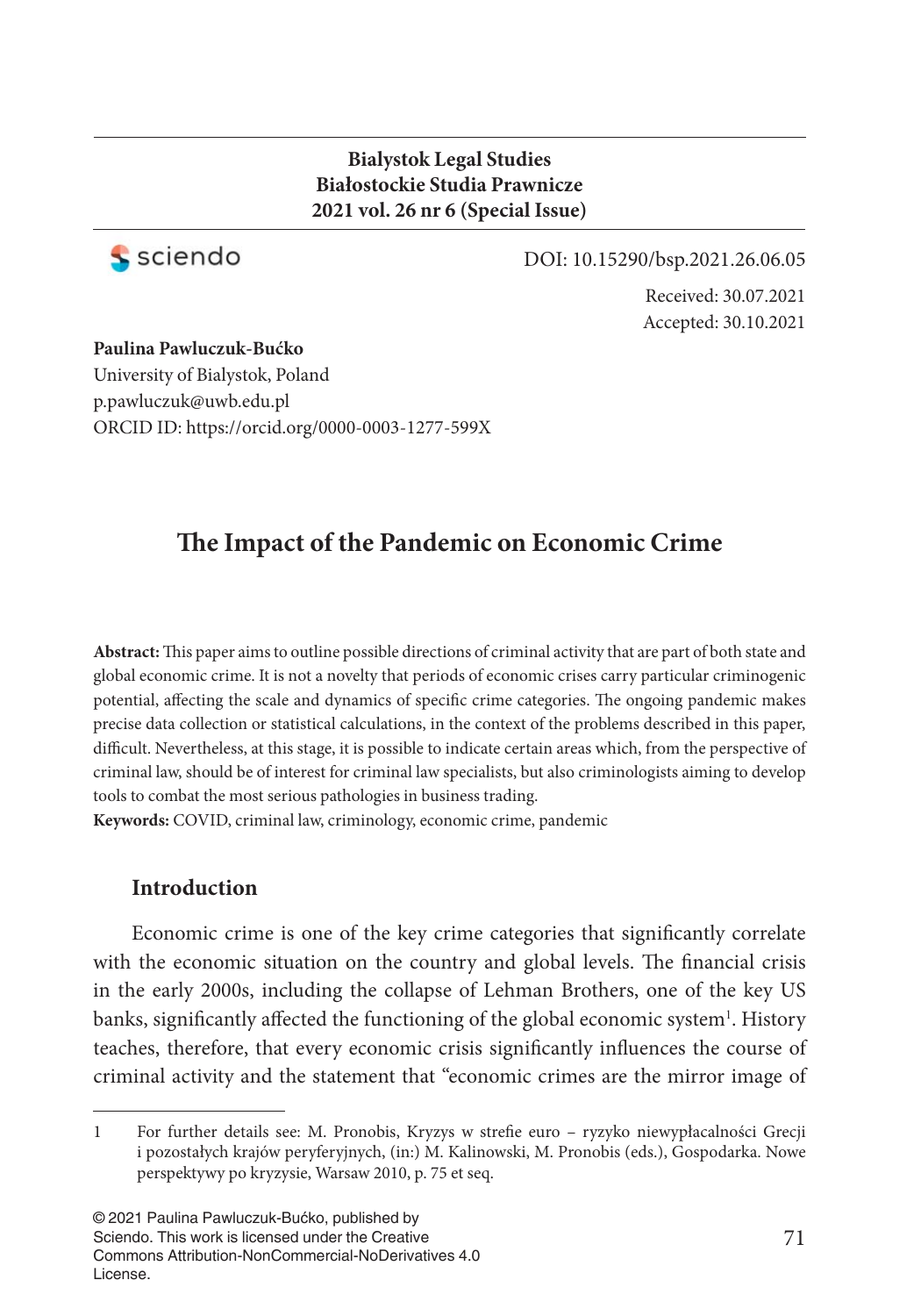### Paulina Pawluczuk-Bućko

a particular state economic order"<sup>2</sup> remains valid. Criminology has long emphasised the role of economic and institutional factors determining criminal activity, which resulted in the emergence of such concept as "economic crime"<sup>3</sup>. Therefore, without a shadow of a doubt, a hypothesis can be made about the significant impact of the COVID pandemic on the formation of new trends in the area of economic crime. Given, however, that the role of criminological research is, *inter alia*, to find a general explanation for the causes of certain events or behaviours<sup>4</sup>, the main objective of this paper was to make an attempt to identify the possible new forms of threats to business trading that may be observed in the public perception in connection with the current COVID pandemic, and which are not yet reflected in statistics or legislative output. As emphasized in the subject literature, there is no single way to conduct research in social science. In various research orientations, one can distinguish, for example, nomothetic explanation which consists in seeking an explanation for a certain class of social events in an "economic" way, using only one or several explanatory factors<sup>5</sup>. In the present paper, the occurrence of the pandemic was treated as one such factor. For this purpose, the research methods adopted and accepted in the science of criminology were applied. In the course of research, a secondary analysis of data was carried out, consisting in a structured analysis of official data published by European institutions and leading international consulting companies providing legal services, focused on counteracting the negative effects of the pandemic. Firstly, the desk research method was used, which made it possible to collect data on the status of knowledge concerning new forms of threats in the area of economic crime, which significantly evolves during the COVID-19 pandemic. The analysis of reports, analyses, papers, or publications enabled the obtaining of data necessary to investigate the phenomenon is question. Then, in order to juxtapose the assumption made in the research hypothesis, the doctrinal output in the form of available studies and scientific commentaries on the investigated matter was analysed. Conclusions from the above procedures allowed noticing certain forms of exploitation that appear in social life.

<sup>2</sup> E.J. Lampe, Ogólne problemy prawa karnego gospodarczego, "Ruch Prawniczy Ekonomiczny i Społeczny", Warsaw-Poznań 1988, no. 3, p. 115.

<sup>3</sup> G. Becker, Crime and Punishment, An economic Approach, http://www.nber.org/chapters/ c3625 (12.08.2020); P. Bieniek, S. Cichocki, M. Szczepaniec, Czynniki ekonomiczne a poziom przestępczości- badania ekonometryczne, "Zaszyty Prawnicze" 2012, no. 12(1), pp. 147-172. H. Kołecki, Podstawowe zagadnienia badawcze z zakresu kryminalistycznej problematyki współczesnej zorganizowanej przestępczości ekonomiczno-finansowej w Polsce, (in:) E. Gruza, T. Tomaszewski (eds.), Problemy współczesnej kryminalistyki, Warsaw 2004, pp. 16–18.

<sup>4</sup> E. Glińska, Metody badań w kryminologii, (in:) E.W. Pływaczewski et. al. (ed.), Kryminologia. Stan i perspektywy rozwoju, Warsaw 2019, pp. 199-200.

<sup>5</sup> E. Babbie, Badania społeczne w praktyce, Warsaw 2005, pp. 45–50.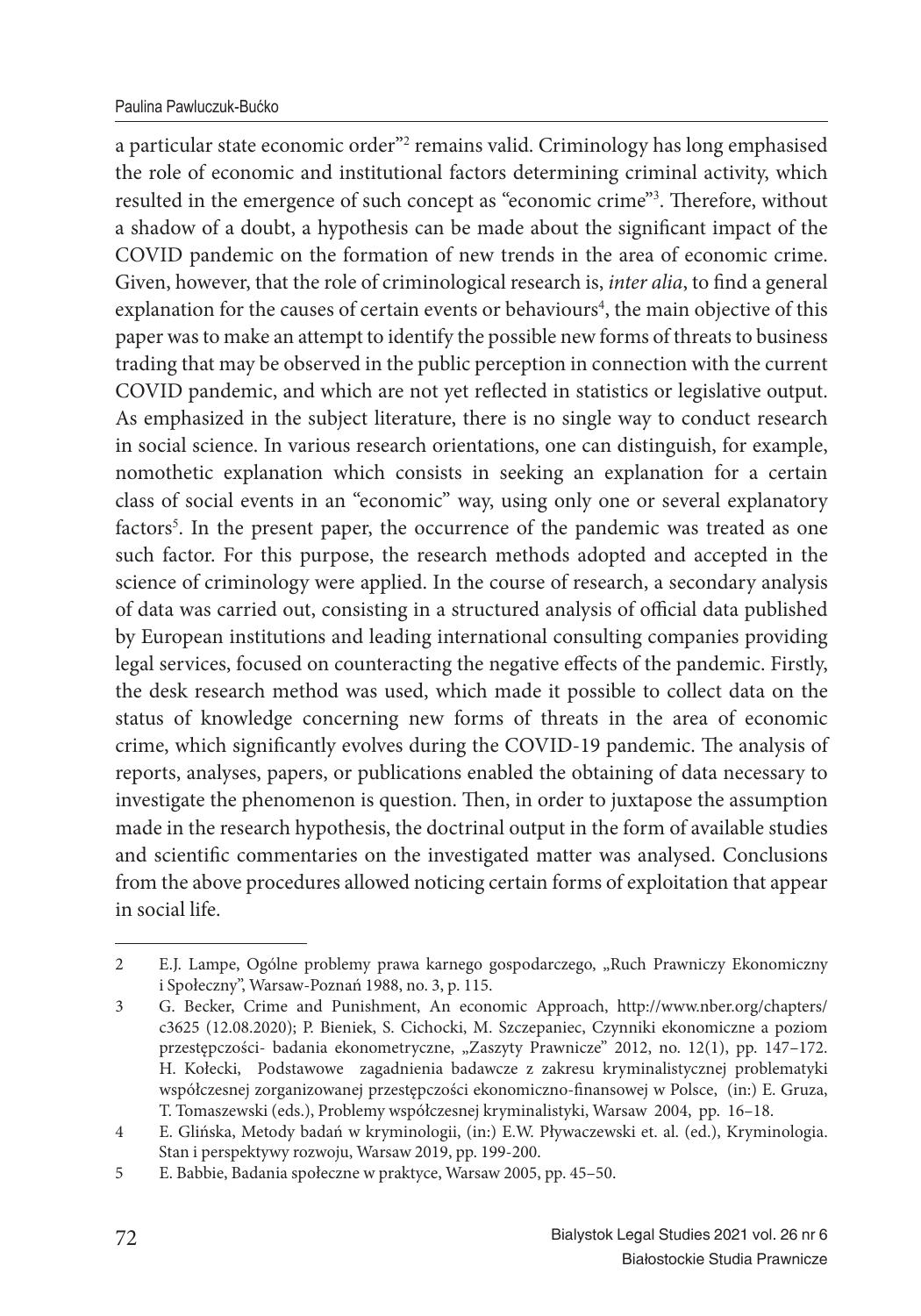The term "economic crime" covers many different types of crime, and in the literature several terminological approaches can be distinguished<sup>6</sup>. In the present paper, the term economic crime is considered from a criminal law perspective. Nevertheless, the common denominator can be regarded to be the main generic object of protection, defined as orderly business trading, "it is, therefore, a question of numerous and varied types of criminal regulations which primarily protect the economy"<sup>7</sup>. The criminal law protection of business trading in the Republic of Poland is regulated in the Act of 6 June 1997 – the Criminal Code, and in other acts in the area of business trading. The vast majority of criminal regulations defining economic crimes are found outside the Criminal Code, yet – due to the nature of the issues addressed in this paper – the discussed crimes are included in the Criminal Code.

There is no doubt that in the period of lockdowns introduced by governments of individual countries, which significantly changed the functioning of economic entities, even leading to their bankruptcy, entrepreneurs were often forced to make decisions on the verge of economic risk. Consequently, attempts to 'save' assets and, on the other hand, to 'look for opportunities to make money' have become practices of various business sectors. Given the short period of time since the outbreak of the pandemic, in terms of analysing the structure and dynamics of crime, it is difficult to find much data and research on this subject. Nevertheless, the aim of this paper is to give an idea of possible developments in economic crime.

## **1. Fraud as a Form of Abuse**

At a time of economic crisis, which the ongoing COVID-19 pandemic can certainly be viewed as, the activity of entrepreneurs has been extremely limited, resulting in financial destabilisation and even, on many occasions, inevitable insolvency. This, in turn, forces those who are struggling to survive in the marketplace or inspires those who are taking advantage of a difficult situation, to multiply their profits. While in the case of the first group the activities of entrepreneurs are aimed at taking advantage of the solutions offered by the State, in the case of the second group an increase in the risk of fraud can be observed, particularly in the context of State offered anti-crisis shields. Observation of society leads to the conclusion that it is not only those in an extreme financial situation who apply for financial support, but also those who, in times of pandemic, are able to maintain business at least at an adequate

<sup>6</sup> Confer: M. Kuć, Leksykon kryminologii, Warsaw 2015, p. 148; R., Zawłocki, Podstawy odpowiedzialności karnej za przestępstwa gospodarcze, Warsaw 2004, pp. 59-62,

<sup>7</sup> R. Zawłocki, Prawo karne gospodarcze. System Prawa Handlowego, Warsaw 2018, vol. 10, Legalis (20.06.2021).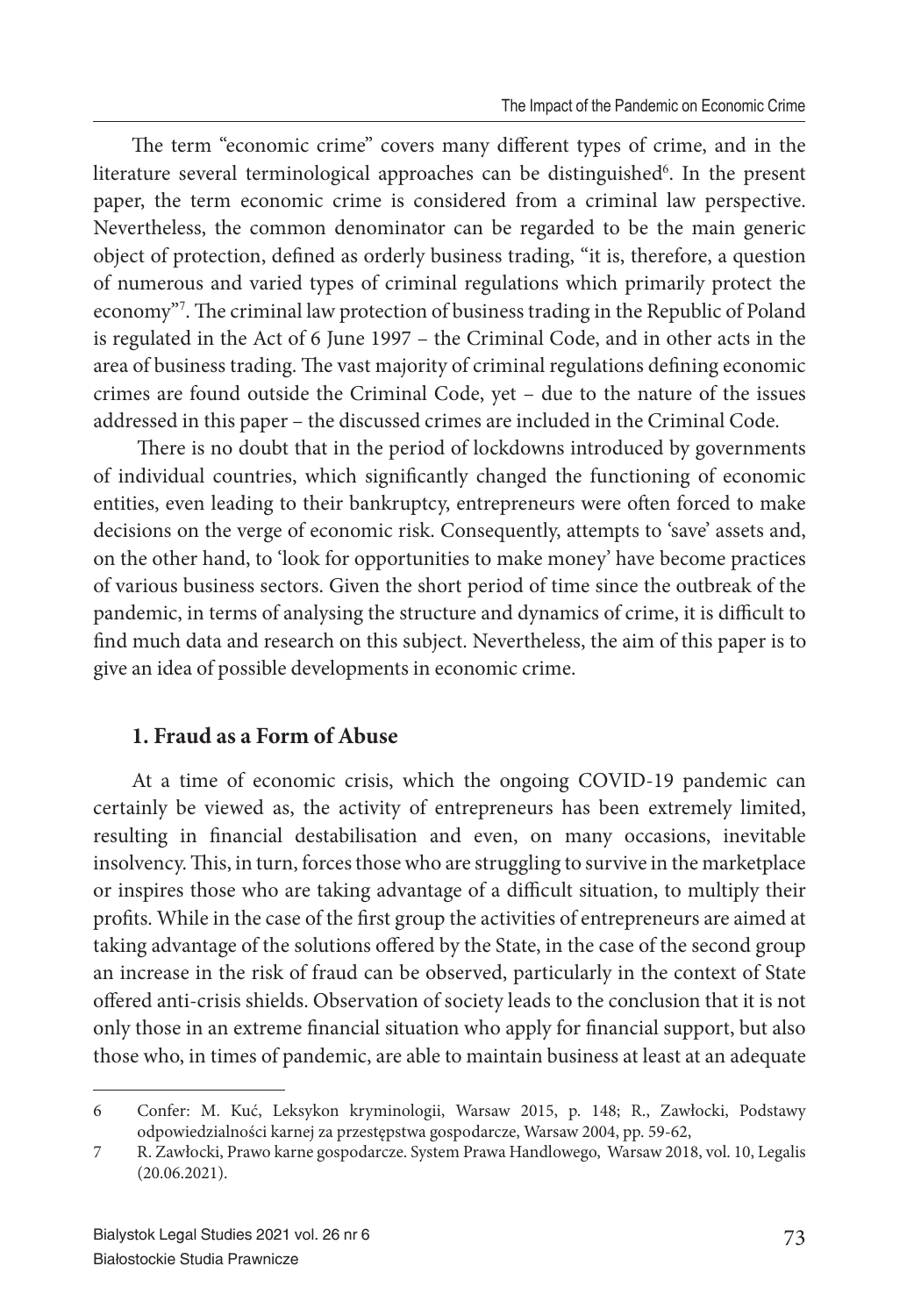level<sup>8</sup>. Thus, the question arises as to whether such practices may be considered a criminal offence

Pursuant to Article 297 of the Criminal Code, the Polish legislator has provided for criminal liability for financial, subsidy, and subvention fraud, sometimes referred to as capital or economic fraud. The term covers various types of fraud, *i.e.*, defrauding of capital, extortion of a credit, bank loan, credit guarantee, grant or subsidy, or a public contract from the State, a foundation, a bank, *etc*., generally by means of presentation of false documents or statements and failure to inform the lender (grantor) of circumstances likely to have an impact on the withholding or reduction of the credit, bank loan, credit guarantee, grant or subsidy, or a public contract<sup>9</sup>. The common use of the term subsidy fraud is treated in the same way as financial fraud, as both refer to the provision of Article 297.1 of the Criminal Code, but due to the types of financial support currently offered under anti-crisis shields, the former term has become more common.

The perpetrator of the fraud identified in Article 297.1 of the Criminal Code acts with the intention (*dolus coloratus*) to obtain financial support and for this purpose submits to the bank, or the organisational unit conducting similar business activity pursuant to the act, or to the authority disposing of public funds – which applies to applicants under the anti-crisis shield, a document (within the meaning of Article 115.14 of the Criminal Code) which is forged, counterfeited, or which evidences untruth or is unreliable, or an unreliable written statement, and which concerns circumstances of material significance.

The offender's criminal conduct can therefore manifest itself in three forms: a) the submission of false documents, b) the submission of documents that claim untruth, c) the submission of unreliable written statements. The term 'submission' includes any action consisting in submitting documents or written statements, handing them over for inspection or evaluation, or appearing before an authority or an authorised person, such as a bank employee<sup>10</sup>. The offences under Article 297 are formal in nature. This means that if, for example, a benefit covered by the anti-crisis

<sup>8</sup> Raport Policji: Zarzuty dla przedsiębiorców z za wyłudzenie dotacji z tarczy antyktyzysowej, https://www.policja.pl/pol/aktualnosci/209313,Zarzuty-dla-przedsiebiorcow-z-katowic-zawyludzenie-dotacji-z-Tarczy-Antykryzyso.html (13.09.2021); Raport Policji: Czlonkowie grupy są podejrzeni m.in. o wyłudzenie świadczeń z tarcz antykryzysowych, https://www.policja. pl/pol/aktualnosci/196298,Czlonkowie-grupy-sa-podejrzani-min-o-wyludzanie-srodkowfinansowych-z-tzw-tarczy.html?search=66998609 (20.08.2020); ZUS wyczulony na wyłudzenia świadczeń z tarcz antykryzysowych – Artykuły dla Szukających pracy (szukampracy.pl) (12.08.2021); N. Szagdaj, Wyłudzili pieniądze z tarczy antykryzysowej, ale oszustwo wyszło na jaw, Gazeta wrocławska 2021, https://gazetawroclawska.pl/wyludzili-pieniadze-z-tarczyantykryzysowej-ale-oszustwo-wyszlo-na-jaw/ar/c1-15681477 (09.10.2021).

<sup>9</sup> I. Zgoliński, Komentarz do art. 297, (in:) V. Konarska-Wrzosed (ed.), Kodeks karny. Komentarz, third edition, Warsaw 2020, p. 1364.

<sup>10</sup> Supreme Court judgement of 2.12.2003, IV KK 37/03, LEX no. 108050.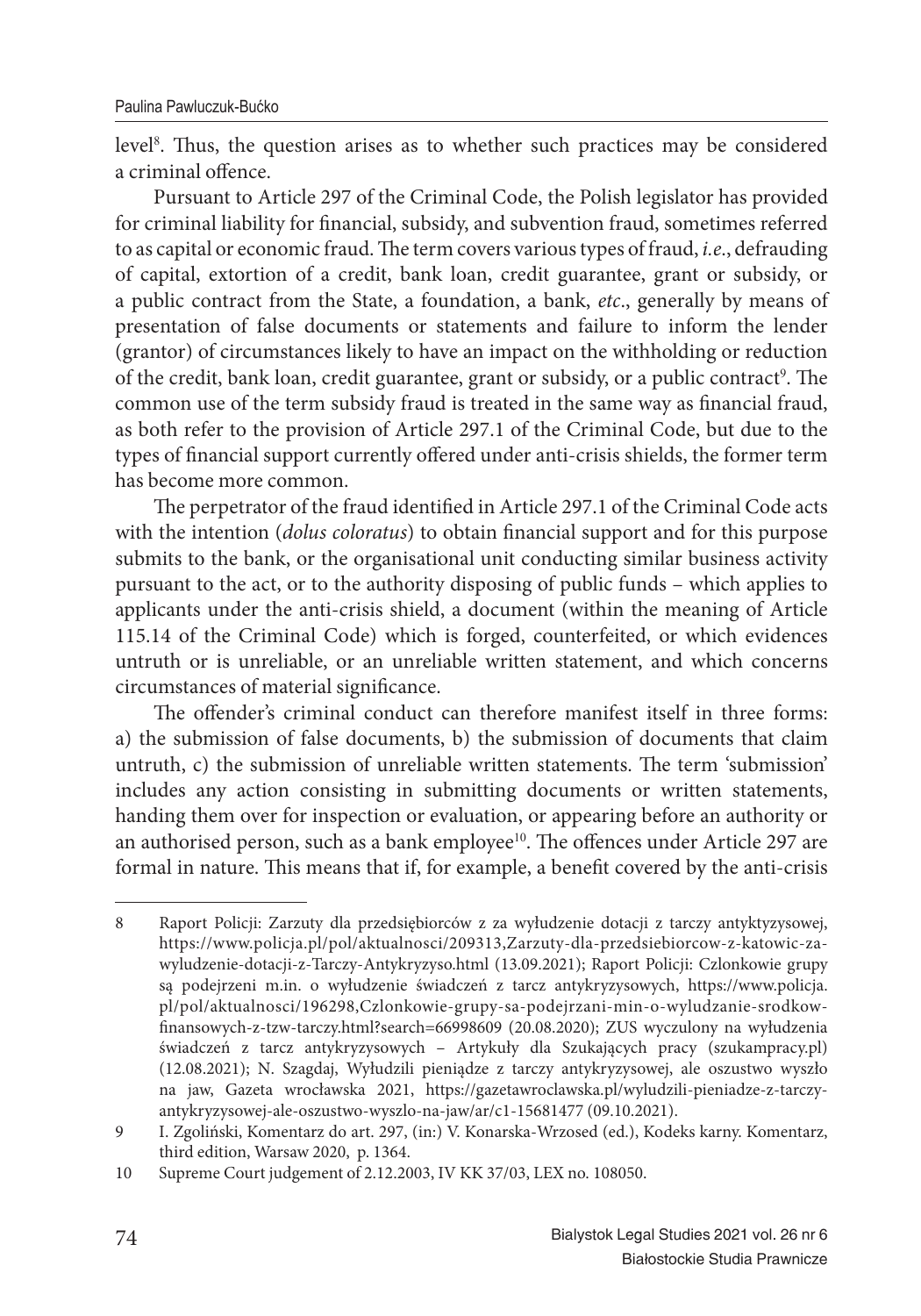shield is paid out, Article 286 of the Criminal Code (fraud) will apply, while the mere submission of a statement containing unreliable information, on the basis of which institutions will be able to grant the requested assistance, will be subject to a charge of violation of Article 297 of the Criminal Code. The occurrence of actual damage is not a condition for criminal liability<sup>11</sup>. At this point a question may arise as to the differences between economic fraud – Article 297 of the Criminal Code and classic fraud under Article 286 of the Criminal Code. Semantic interpretation could suggest that the provision of Article 297.1 is a special provision in relation to Article 286 of the Criminal Code<sup>12</sup>. However, it is most often assumed in this case that there is an actual (and not negligible) concurrence of these two provisions<sup>13</sup>. In the event of fraud under Art. 286 of the Penal Code there must be an adverse effect of disposing of the property. On the other hand, financial fraud (297 kk.) belongs to ineffective crimes<sup>14</sup>, this means that it does not matter for its existence whether it has obtained support, a financial instrument or an order and unfavourable disposal of property or the occurrence of damage is not a necessary element to talk about committing a prohibited act. However, if such a situation does occur, then the Court will consider the cumulative qualification, *i.e.*, it will recognize that the perpetrator has completed the elements of the offense under Arts. 286 and 297. Cumulative qualification will also be in the event of obtaining a loan, cash loan, surety, guarantee, letter of credit, subsidy, subsidy, confirmation by the bank of the obligation arising from the surety or guarantee, or a similar cash benefit for a specific economic purpose. If the perpetrator leads to the disposition of property in a different way than described in art. 297 of the Penal Code, then the qualification will be based only on the basis of Art. 286 of the Penal Code

Thus, anyone who submits falsified documents, or unreliable statements in order to obtain financial support from public funds may be subject to criminal liability. Any act of disclosure of a document or a statement with its annexes shall be criminalised. According to information posted on the official Government website, applicants for financial assistance under the anti-crisis shield are not obliged to submit specific documents, but only statements showing that the entity in question has suffered a loss

<sup>11</sup> P. Kardas, Komentarz do art. 297, (in:) A. Zoll (ed.), Kodeks karny. Część szczególna. Tom III. Komentarz do art. 278-363 k.k., wyd. IV Warsaw 2016, pp. 649-651; Judgement of the Court of Appeal in Wrocław of 27.09.2017, II AKa 242/17, LEX no. 2381446; J. Giezek, Komentarz do art. 297, (in:) D. Gruszecka, N. Kłączyńska, G. Łabuda, A. Muszyńska, T. Razowski, J. Giezek (eds.), Kodeks karny. Część szczególna. Komentarz, Warsaw 2014, p. 1203.

<sup>12</sup> Confer: A. Ratajczak, Ochrona obrotu gospodarczego: Komentarz do ustawy z dnia 12 października 1994 r., Warsaw 1994, p. 40.

<sup>13</sup> M. Bojarski, Komentarz do art. 297, (in:) M. Filar (ed.), Kodeks karny. Komentarz Warsaw 2016, p. 1589; R. Zawłocki, in: R. Zawłocki (ed.), System Prawa Karnego, vol. 9, Warsaw 2011, p. 543.

<sup>14</sup> M. Kulik, Komentarz do art. 297, (in:) M. Mozgawa (ed.), Kodeks karny. Komentarz, LEX/el. 2021.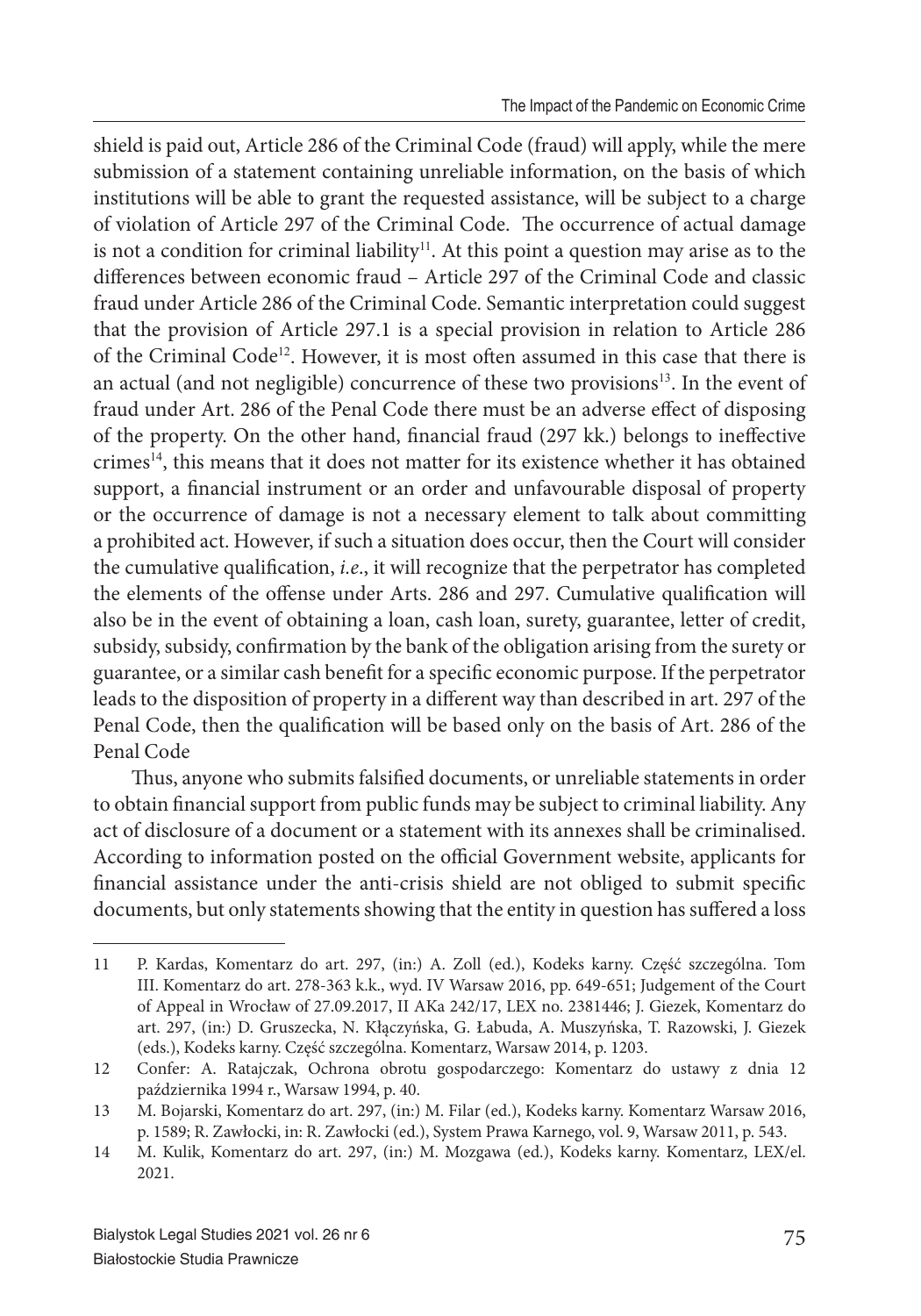due to a decline in revenue<sup>15</sup>. Further dangers may appear in this respect, namely an attempt to 'control' the amount of income in order to obtain subsidy support, despite the fact that in reality the entity is able to survive on the market without this support. The income referred to in the anti-crisis shield is understood in accordance with the regulations on income tax. In this context, the problem of so-called creative accounting, which has already been described in the subject literature and has been noticed and described as a result of financial scandals in the United States, may arise<sup>16</sup>. Each application for aid on the basis of the anti-crisis shield requires the submission of a statement of income, which should be carried out reliably, taking into account the actual income. Otherwise, it is possible to accuse the applicant of giving false testimony, which in turn is criminalised under Article 233.6 of the Criminal Code (liability for false testimony).

Additionally, a question may arise in this area as to the legal assessment of forgery or alteration of a document by the perpetrator, which is subsequently submitted in the proceedings for granting a given economic instrument. On the one hand, an actual coincidence of Article 297.1 and Article 270 of the Criminal Code is accepted<sup>17</sup>, while on the other, a negligible coincidence in the form of a co-criminal act is indicated (forgery of documents is only a means to an end, therefore it is cocriminalised together with the conduct described in Article 297.1 of the Criminal  $Code)$ <sup>18</sup>.

Given the fact that the COVID pandemic has driven most of the services provided to date to the Internet, it can be assumed that this will have an impact on the growth in fraud cases in general, which shows a connection with business trading. However, such an assumption is not made in isolation from reality, since criminal tendencies in the context of fraud have been repeatedly drawn attention to, both in the public perception<sup>19</sup>, and in the work of specific institutions. As an example, reference may be made to documents prepared by the European Commission, which alerted consumers to the increasing prevalence of unfair practices<sup>20</sup>. Pursuant to Article 286 of the Criminal Code, a criminal offence is committed by anyone who, in order to

<sup>15</sup> Portal Gov.pl, Tarcza antykryzysowa, https://www.gov.pl/web/tarczaantykryzysowa (12.08.2021),

<sup>16</sup> K. Wróbel, Kreatywna księgowość na tle najczęściej popełnianych przestępstw gospodarczych, "Edukacja prawnicza" 2014, no. 1, p. 10.

<sup>17</sup> R. Zawłocki, Komentarz do art. 297, (in:) R. Zawłocki (ed.), System Prawa Karnego, vol. 9, Warsaw 2011, p. 543.

<sup>18</sup> H. Pracki, Nowe rodzaje przestępstw gospodarczych, "Prokuratura i Prawo" 1995, no. 1, pp. 50-51.

<sup>19</sup> The impact of COVID-19 on the fraud risks faced by organisations Information available on the official Delloite website, https://www2.deloitte.com/pl/pl/pages/Forensics/articles/ryzykonaduzyc-w-dobie-covid19.html (20.08.2021).

<sup>20</sup> Information available on the official European Commission website:https://ec.europa.eu/info/ live-work-travel-eu/consumer-rights-and-complaints/enforcement-consumer-protection/ scams-related-covid-19 pl (20.03.2021);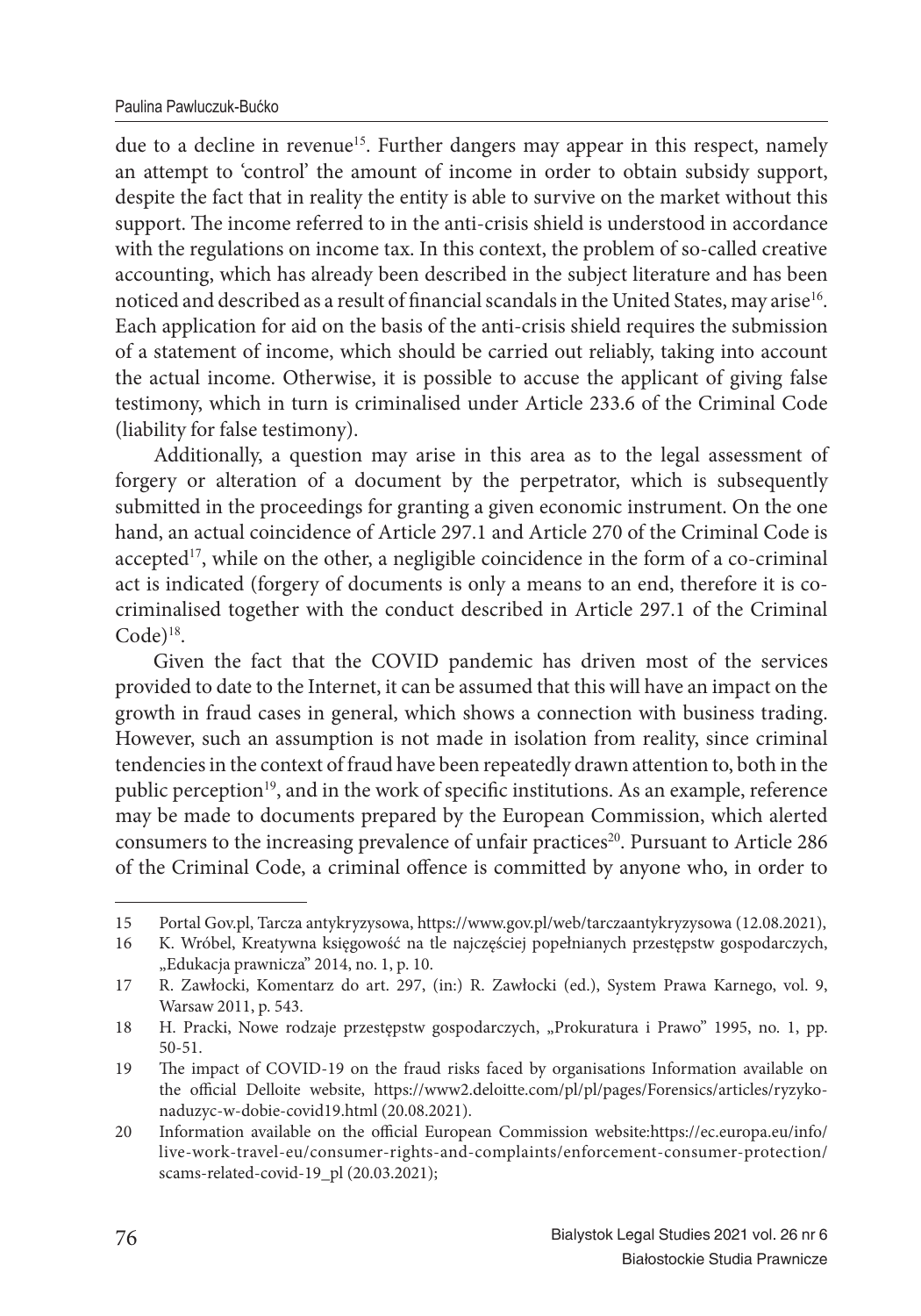gain a material profit, leads another person to a disadvantageous disposal of their own or another person's property by means of deception, exploitation of a mistake, or incapacity to comprehend the action undertaken. Reports on the security of networks and information systems in Poland and worldwide show that the problem of cybercrime is growing, and criminal proceedings are also initiated on the basis of the Criminal Code, in particular under Article 286.1 of the Criminal Code – fraud<sup>21</sup>. Particularly in the initial phases of the pandemic, the public, frightened by the effects of the virus, easily succumbed to offers to buy protective measures, tests that were shown to fall short of the relevant standards, rendering the product useless. What is more, the frauds also often involved the non-fulfilment of an order which, in fact, was never dispatched to the buyer, despite payment having been made<sup>22</sup>. Another example of fraud in the COVID era is the conduct of fictitious collections for health care purposes (for financial support of hospitals, purchase of ventilators, or support for the sick and their families)<sup>23</sup>.

The sharp decline in sales in regular shops with the simultaneous increase in e-commerce can become a predictor of phishing scams, *i.e*., attacks based on e-mail or SMS messages. One example is the communication from the Chief Sanitary Inspector, which suggests that we should be particularly wary of fraudsters who use text messages requesting that we call them about a positive COVID-19 test result. Cybercriminals, pretending to be courier companies, offices, or medical institutions, try to obtain login data *e.g*., to bank accounts, social media accounts, or business systems. Moreover, it is worth pointing out that the literature even uses the term 'cyberpandemic', which "describes the similarities between cyberattacks and pandemics, not limited to COVID-19, the devastating human and economic consequences of their global, instantaneous spread. The massive and sudden shift from the infected real space to cyberspace has spread awareness of the opportunities associated with digital transformation – especially in healthcare."<sup>24</sup> In view of the

<sup>21</sup> Krajobraz bezpieczeństwa polskiego Internetu. Raport roczny z działalności CERT Polska 2019, https://www.cert.pl/wp-content/uploads/2020/07/Raport CP 2019.pdf (20.03.2021);

Internet Organised Crime Threat Assessment (IOCTA) 2020, Europol, https://www.europol.europa. eu/activities-services/main-reports/internet-organised-crime-threat-assessment-iocta-2020 (20.03.2021),

Pandemic profiteering: how criminals exploit the COVID-19 crisis, Europol 2020, https://www.europol. europa.eu/publications-documents/pandemic-profiteering-how-criminals-exploit-covid-19 crisis (20.03.202.), for further details see: D. Taberski, Postępowania w sprawach o oszustwa popełnione za pośrednictwem Internetu, "Prokuratura I Prawo" 2018, no. 6, p. 63.

<sup>22</sup> Pandemic profiteering: how criminals exploit the COVID-19 crisis, Europol 2020, https://www. europol.europa.eu/publications-documents/pandemic-profiteering-how-criminals-exploitcovid-19-crisis (20.03.2021).

<sup>23</sup> A. Gryszczyńska, G. Szpor (ed.), "Internet. Cyberpandemia. Cyberpandemic", Warsaw 2020, Legalis.

<sup>24</sup> *Ibidem*.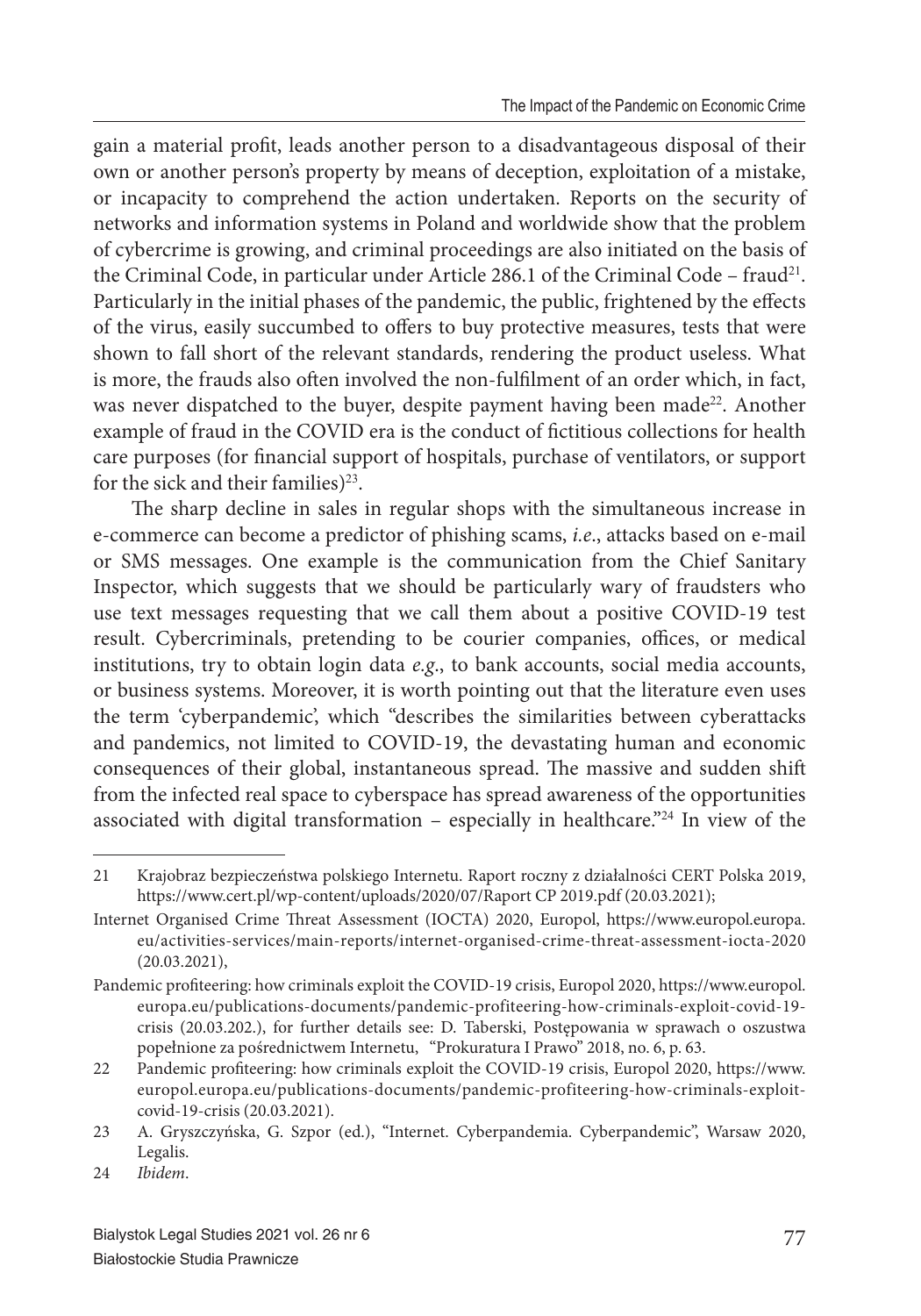above, both in Poland and worldwide, work has been undertaken to counteract cybercrime. Work is also continuing on a directive laying down harmonised rules on the appointment of legal representatives for the purpose of gathering evidence in criminal proceedings<sup>25</sup>.

# **2. The Activity of Organized Crime Groups**

What is more, criminal groups pose a great threat to the proper functioning of business trading, as economic crime is very often the focus of organised crime groups. One of the greatest threats in the context of state economic security is organised crime of an economic nature, which significantly correlates with the internationalisation of economic processes<sup>26</sup>. Therefore, at a time of global crisis, the activity of these groups may intensify. This hypothesis is supported, among other things, by Interpol's conclusions which show that the outbreak of a pandemic represents an opportunity to make money quickly, which inspires criminal groups to take advantage of the high demand for hygiene and personal protection products<sup>27</sup>. Operation Pangaea, conducted in 90 countries from 3rd until 10th March 2020, to combat the online trade in counterfeit medical products, resulted in the arrest of 121 people and the seizure of potentially dangerous products worth USD 14 million, including counterfeit protective masks, low-quality antibacterial gels and medicines designed to counter coronavirus such as chloroquine, according to a statement from the Interpol secretary general. The problem is that criminal groups may seek to steal such products, which means that they may be improperly stored, rendering the medicines ineffective. According to Interpol, some fake medicines have been found to contain mercury, arsenic, rat poison, or cement<sup>28</sup>. What is more, medicines may be falsified or deliberately mislabelled. Interpol has sent a warning to the law enforcement agencies of 194 Member States, noting that the activity of criminal groups, including those having international reach, will focus on COVID-19 vaccines. Interpol secretary general, Jürgen Stock, stated "As governments are preparing to roll out vaccines, criminal organizations are planning to infiltrate or disrupt supply chains."<sup>29</sup> It is common knowledge that vaccines of legal origin are not for sale. Each country is

<sup>25</sup> *Ibidem.*

<sup>26</sup> E.W Pływaczewski, Bezpieczeństwo obywateli – prawa człowieka – zrównoważony rozwój, Białystok 2017, p. 459.

<sup>27</sup> Information available at: https://www.lexpress.fr/actualite/monde/la-criminalite-organisee-tireprofit-du-coronavirus-selon-interpol\_2121420.html (28.05.2021).

<sup>28</sup> Information available on the official Interpol website: https://www.interpol.int/en/Crimes/Illicitgoods/Shop-safely/Fake-medicines (27.05.2021).

<sup>29</sup> Own translation, based on the official Interpol website: https://www.interpol.int/en/News-and-Events/News/2020/INTERPOL-warns-of-organized-crime-threat-to-COVID-19-vaccines (27.05.2021).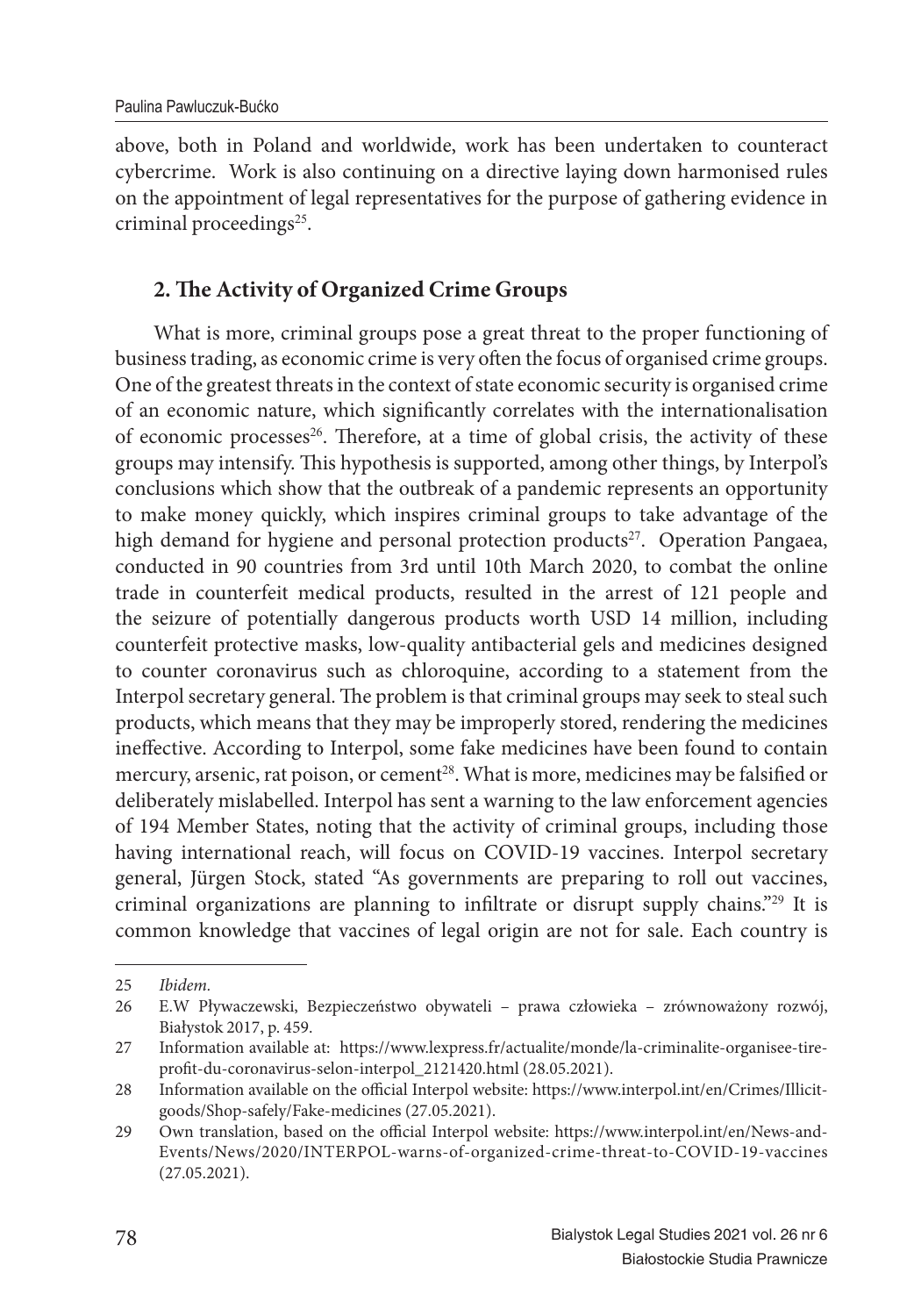responsible for introducing rules for their marketing. In view of the dynamic nature of the pandemic and its global extent, controlling trade in medicinal products, including vaccines, which have become the most sought-after product in the world, has become an absolute priority for the authorities responsible for investigating economic crime. The struggle against time to produce effective vaccines, combined with the public's expectations of rapid and effective success on the part of scientists, undoubtedly influenced the ingenuity of organised crime groups, who turned their interests precisely in this direction. From a criminological point of view, the attractiveness of the pharmaceutical market, in the context of COVID vaccines may change prevailing trends for a long time. While it is nothing new that organised crime has long been oriented towards the multiplication of profits from pharmaceutical crime, it is now all the more dangerous because we are dealing with a virus which, as yet, has completely unpredictable health consequences, and this means that any interference with products of unknown origin can only exacerbate an already dramatic medical situation. It is therefore important to monitor offers, particularly those involving the sale of vaccines online, as Interpol warns<sup>30</sup>. From the perspective of criminal liability, the provisions regulating pharmaceutical crime, *i.e*., production/manufacture, marketing or, broadly understood, trade in medicinal products contrary to statutory provisions, are the provisions of Article 124b of the Pharmaceutical Law and Article  $165.1(2)$  of the Criminal Code<sup>31</sup>. In addition, another threat from criminal groups should not be overlooked. It seems likely that groups will seek to use 'illegally earned' cash in trading, through a desire to invest in industries that have been materially affected by the COVID pandemic. For example, organised crime groups may find it attractive to buy out companies, restaurants, and hotels whose owners are at risk of bankruptcy. The need to monitor activities in the area of organised crime groups, for example, was highlighted by the European Economic and Social Committee during its conference on "The economic impact of organised crime and money laundering – How does the COVID-19 crisis exacerbate the problems?"<sup>32</sup>

# **3. Pandemic and Bankruptcy**

For entrepreneurs reporting financial problems due to the ongoing COVID pandemic, the State offers not only the possibility to benefit from anti-crisis shields,

<sup>30</sup> *Ibidem*.

<sup>31</sup> For further details see: I. Kalinowska-Maksim, Fałszowanie produktów leczniczych. Zagadnienia prawne i kryminologiczne, Warsaw 2020.

<sup>32</sup> Information available at the following address: https://www.eesc.europa.eu/fr/news-media/pressreleases/contre-la-criminalite-organisee-leurope-doit-lutter-comme-si-elle-ne-formait-quunseul-et-meme-pays (20.06.2021).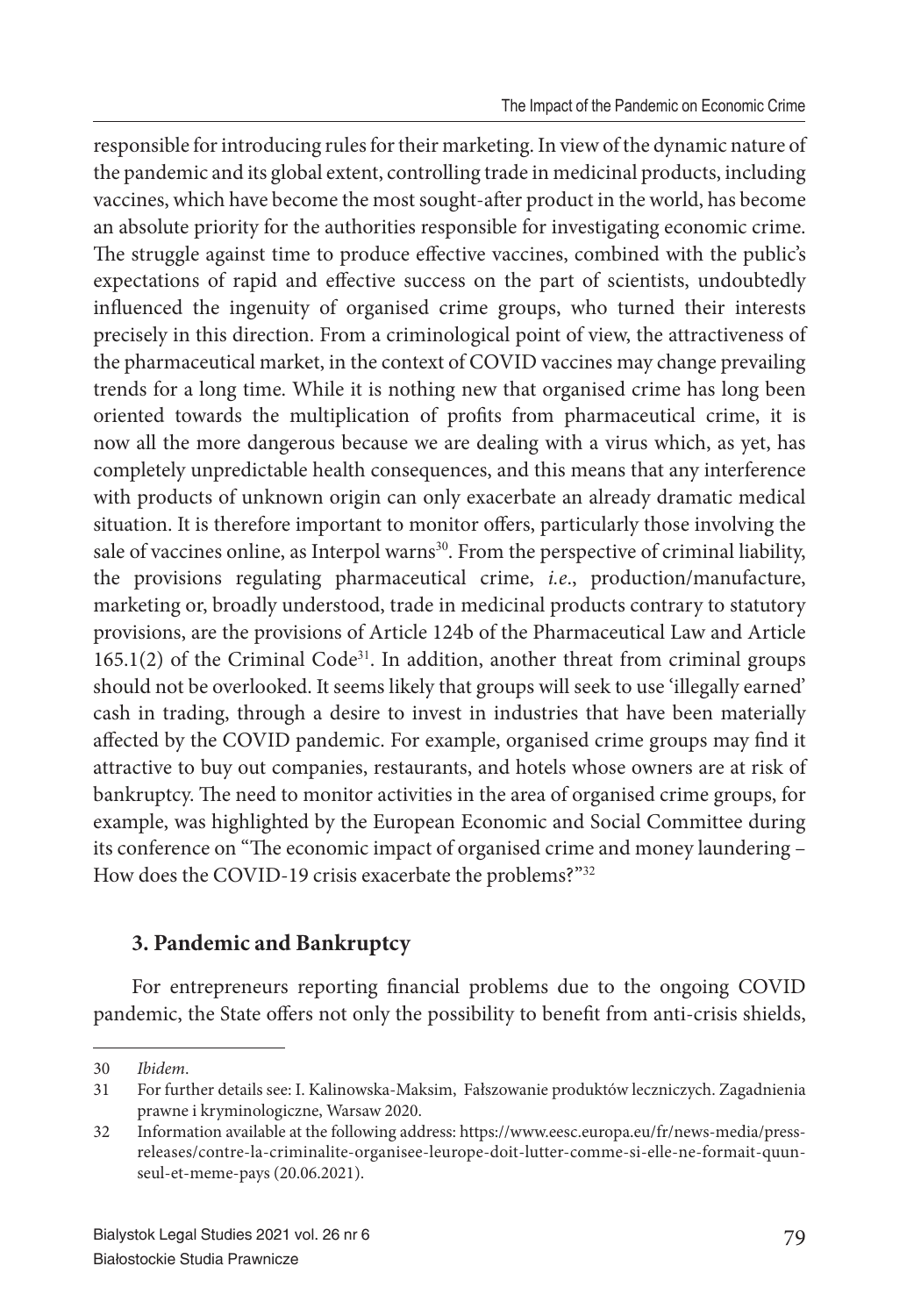#### Paulina Pawluczuk-Bućko

but also the liberalisation of the rules on bankruptcy or restructuring procedures<sup>33</sup>. So far, in a situation of threatened insolvency or actual insolvency of an entrepreneur, the legislator has provided for the use of court procedures: restructuring and bankruptcy. It appears that the economic crisis caused by the SARS-CoV-2 virus will also affect creditors' ability to recover, while creating space for new abuses by debtors. It is indisputable that bankruptcy is part of the economic risk borne by every market participant and does not in itself constitute a criminal offence. However, in many cases, debtors take advantage of existing bankruptcy and restructuring laws to create a situation in which they can avoid paying their creditors. From a criminological point of view, economic criminal law can also be a criminogenic factor in the context of economic crime $34$  and, in the case of the current liberalisation due to the pandemic, this problem may become even more topical.

According to a report by Euler Hermes, prepared on the basis of official sources such as *Monitor Sądowy i Gospodarczy*, Polish companies set an insolvency record in 2020. In 2020, 1293 insolvencies of companies operating in Poland were announced, 32% more than in 2019. In contrast, Euler Hermes forecasts that in 2021 there will be another significant increase in the number of insolvencies in Poland, by 17%, but also in export markets  $(+25\%)^{35}$ . Naturally, such figures do not immediately prove their criminogenic nature, but it is worth bearing in mind that, just as with the anti-crisis shields, there will be abuse of the new insolvency law.

On 24 March 2020, an amendment to the Insolvency Law <sup>36</sup> came into force, which is already affecting the increase in the number of declared bankruptcies. As a result of the amendments, Article 491<sup>4</sup> of the Insolvency Law was repealed, in which the legislator indicated the prerequisites for the court to dismiss a bankruptcy petition (if the debtor led to their insolvency intentionally or due to gross negligence). As a result of the amendment, bankruptcy can also be declared by those who have brought themselves into debt intentionally. According to the new regulations, the cause of insolvency will be examined only after the declaration of bankruptcy, at the stage of establishing the repayment plan. In addition, the new regulations make it possible to apply the same procedure to debtors running a sole proprietorship as the one for consumers. In addition, the Act of 16 April 2020, on specific support instruments in connection with the spread of the SARS-CoV-2 virus, regulates, *inter alia*, the issue of the impact of an epidemic emergency, or an epidemic state, declared

<sup>33</sup> For further details see: R. Adamus, Uproszczone postępowanie restrukturyzacyjne. Art. 15–25 Tarczy 4.0. Komentarz, Warsaw 2020.

<sup>34</sup> For further details see: R. Zawłocki, Zarys prawa, Prawo karne gospodarcze, Warsaw 2007, p. 40.

<sup>35</sup> Euler Hermes report available at Raport EH website: Niewypłacalności. Rekordowa skala niewypłacalności firm w Polsce, https://www.eulerhermes.com/pl\_PL/o-nas/dzial-prasowy/ wiadomosci/2021-01-26-raport-eh-rekordowa-skala-niewyplacalnosci-firm-w-polsce.html (20.08.2021).

<sup>36</sup> Ustawa z dnia 30 sierpnia 2019 r. (Dz.U. z 2019 r. poz. 1802).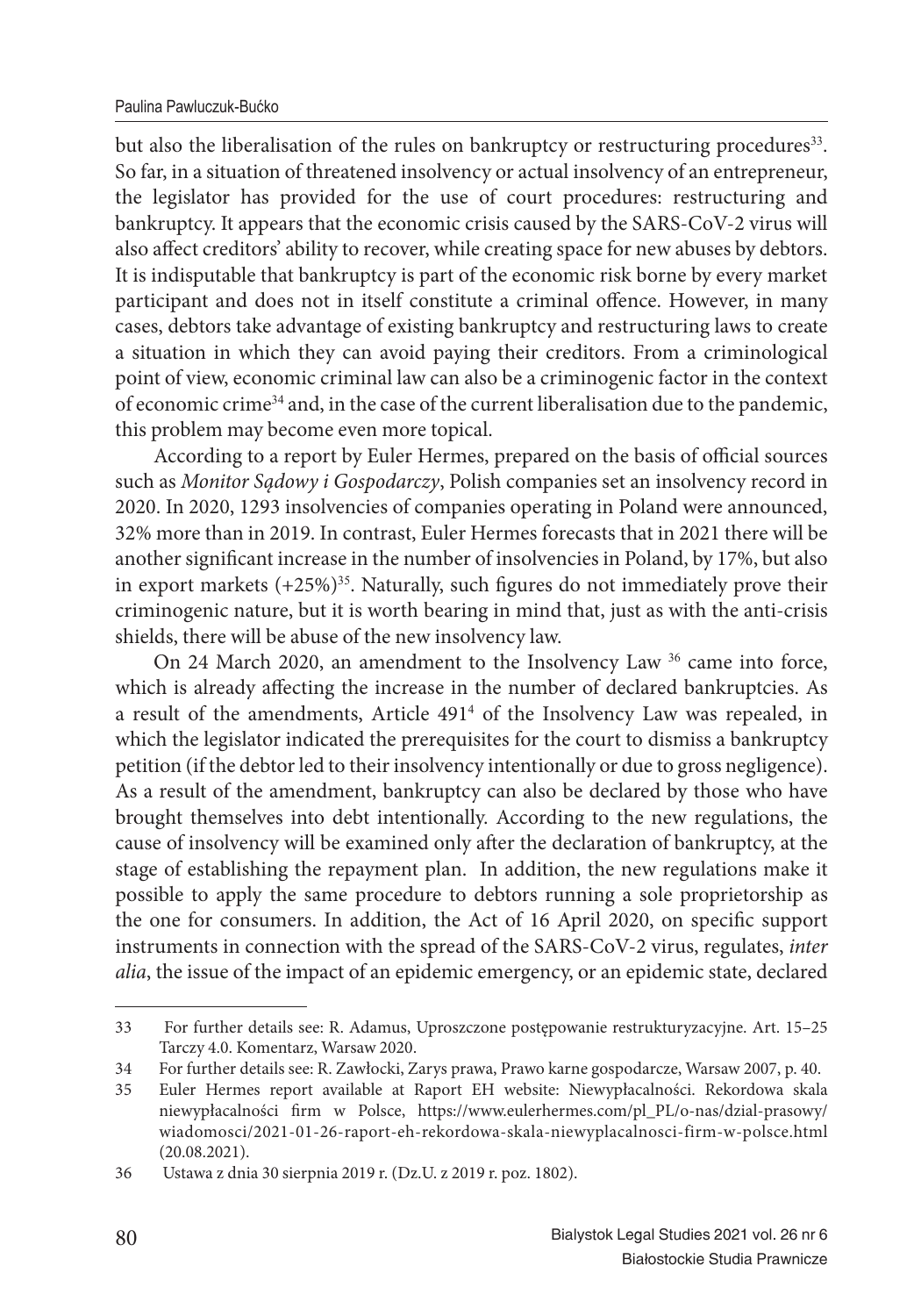due to COVID-19 on the running of the 30-day period for filing a bankruptcy petition, specified in Article 21 of the Act of 28 February 2003, the Insolvency Law. The emergence of a state of insolvency gives rise to an obligation to file a bankruptcy petition within 30 days thereof. Failure to comply with this obligation carries a risk of civil as well as criminal liability. Pursuant to Article 586 of the Code of Commercial Companies, a person who, being a member of the company's management board or its liquidator, fails to submit a petition for the company's bankruptcy despite the fact that the conditions justifying the company's bankruptcy have arisen, according to the provisions of law, shall be subject to a fine, the penalty of restriction or deprivation of liberty for up to one year.

Euler Hermes reports that the Covid-19 pandemic, through significant changes in various business sectors, such as hospitality, air and road transport, are exposed to the so-called domino effect of insolvency, which means "a chain reaction that starts when an insolvent company is unable to meet its obligations towards its trading partners. In its simplest form, it is when a company is unable to settle accounts with customers and suppliers, leaving them with unpaid invoices." <sup>37</sup> This could lead to a 25% year-on-year increase in global insolvencies in 2021, according to the latest report "How to inoculate the economy" <sup>38</sup>. Provisions of a criminal nature, in the context of debtors' liability, are scattered in various legal acts. They are found in the Bankruptcy Law, *i.e*., in Articles 522 (provision of false data) and 523 (failure to disclose accounts), as well as in the Criminal Code, in Article 300 (preventing or depleting satisfaction of a creditor), Article 301 (transfer of assets, leading to one's insolvency or bankruptcy), Article 302 (favouring creditors).

## **Conclusion**

One can venture to say that the COVID pandemic is a criminogenic factor shaping contemporary manifestations of economic crime. The economic situation of the State, including the legislation in force, is embedded in the aetiology of this type of crime. Undoubtedly, the world's economic slowdown, the bankruptcy of many companies, and the new policies of governments around the world are 'channelling' criminal trends. It seems that criminal trends are updated depending on whether we consider them on the basis of their national or transnational impact. Undoubtedly, at the national level, a real threat, which is difficult to identify, is the application for subsidies on the basis of anti-crisis shields by entities which *de iure* show the prerequisites for entitlement, but which *de facto* do not report real financial

<sup>37</sup> Insolvency risk: understanding the domino effect of Covid-19, https://www.eulerhermes.com/ en\_GL/news-insights/business-tips-and-trade-advice/insolvency-risk-and-covid-19-dominoeffect-ebook.html (21.05.2021).

<sup>38</sup> *Ibidem.*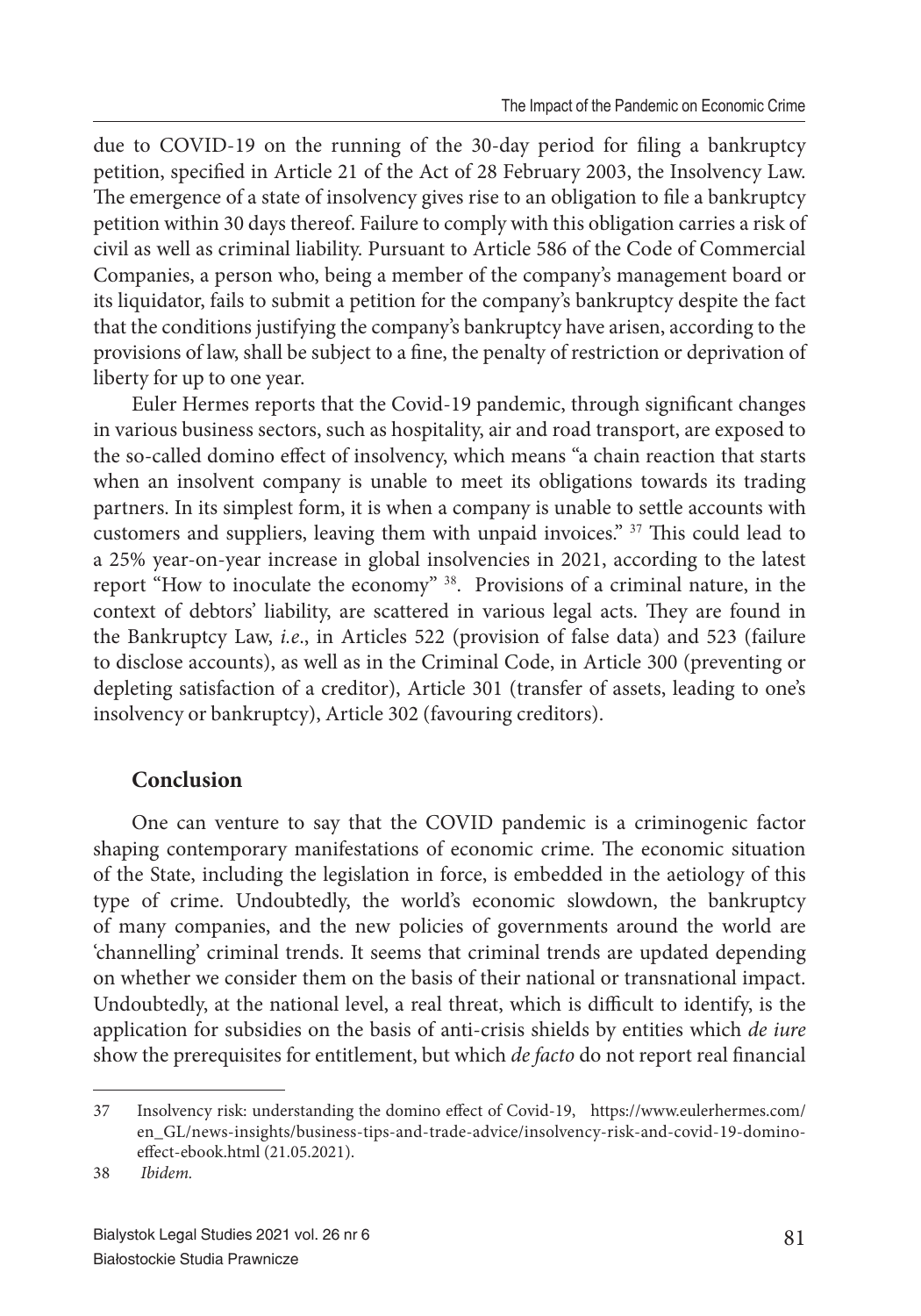problems. On the other hand, internationally, the development of organised pharmaceutical crime, in particular, at the expense of human health and life, through illegal distribution chains of vaccines and anti-COVID medicines, can be considered a significant effect of the pandemic.

#### **REFERENCES**

- Adamus R., Uproszczone postępowanie restrukturyzacyjne. Art. 15–25 Tarczy 4.0. Komentarz, Warszawa 2020.
- Babbie B., Badania społeczne w praktyce, Warszawa 2005.
- Becker G., Crime and Punishment, An economic Approach: http://www.nber.org/chapters/c3625.
- Bieniek P., Cichocki S., Szczepaniec M., Czynniki ekonomiczne a poziom przestępczości- badania ekonometryczne, "Zaszyty Prawnicze" 2012, no. 12(1).
- M. Bojarski, Komentarz do art. 297, (in:) M. Filar (ed.), Kodeks karny. Komentarz, Warszawa 2016.
- Euler Hermes report available at Raport EH website: Niewypłacalności. Rekordowa skala niewypłacalności firm w Polsce, https://www.eulerhermes.com/pl\_PL/o-nas/dzial-prasowy/ wiadomosci/2021-01-26-raport-eh-rekordowa-skala-niewyplacalnosci-firm-w-polsce.html.
- Fake medicines can be counterfeit, contaminated, or mislabelled. Don't take the Chance, https://www. interpol.int/en/Crimes/Illicit-goods/Shop-safely/Fake-medicines.
- Giezek J., Komentarz do art. 297, (in:) D. Gruszecka, N. Kłączyńska, G. Łabuda, A. Muszyńska, T. Razowski, J. Giezek (eds.), Kodeks karny. Część szczególna. Komentarz, Warszawa 2014.
- Glińska E., Metody badań w kryminologii, (in:) E.W. Pływaczewski et. al. (ed.), Kryminologia. Stan i perspektywy rozwoju, Warszawa 2019.
- Gryszczyńska A., Szpor G. (ed.), Internet. Cyberpandemia. Cyberpandemic, Warszawa 2020, Legalis.
- Information available at the following address: https://www.eesc.europa.eu/fr/news-media/pressreleases/contre-la-criminalite-organisee-leurope-doit-lutter-comme-si-elle-ne-formait-quunseul-et-meme-pays.
- Information available at: https://www.lexpress.fr/actualite/monde/la-criminalite-organisee-tire-profitdu-coronavirus-selon-interpol\_2121420.html.
- Information available on the official European Commission website:https://ec.europa.eu/info/ live-work-travel-eu/consumer-rights-and-complaints/enforcement-consumer-protection/ scams-related-covid-19\_pl.
- Insolvency risk: understanding the domino effect of Covid-19, https://www.eulerhermes.com/en\_ global/news-insights/business-tips-and-trade-advice/insolvency-risk-and-covid-19-dominoeffect-ebook/insolvency-risk-the-covid-19-domino-effect-explained.html.
- Internet Organised Crime Threat Assessment (IOCTA) 2020, Europol, https://www.europol.europa.eu/ activities-services/main-reports/internet-organised-crime-threat-assessment-iocta-2020.
- INTERPOL warns of organized crime threat to COVID-19 vaccineshttps://www.interpol.int/en/ News-and-Events/News/2020/INTERPOL-warns-of-organized-crime-threat-to-COVID-19 vaccines.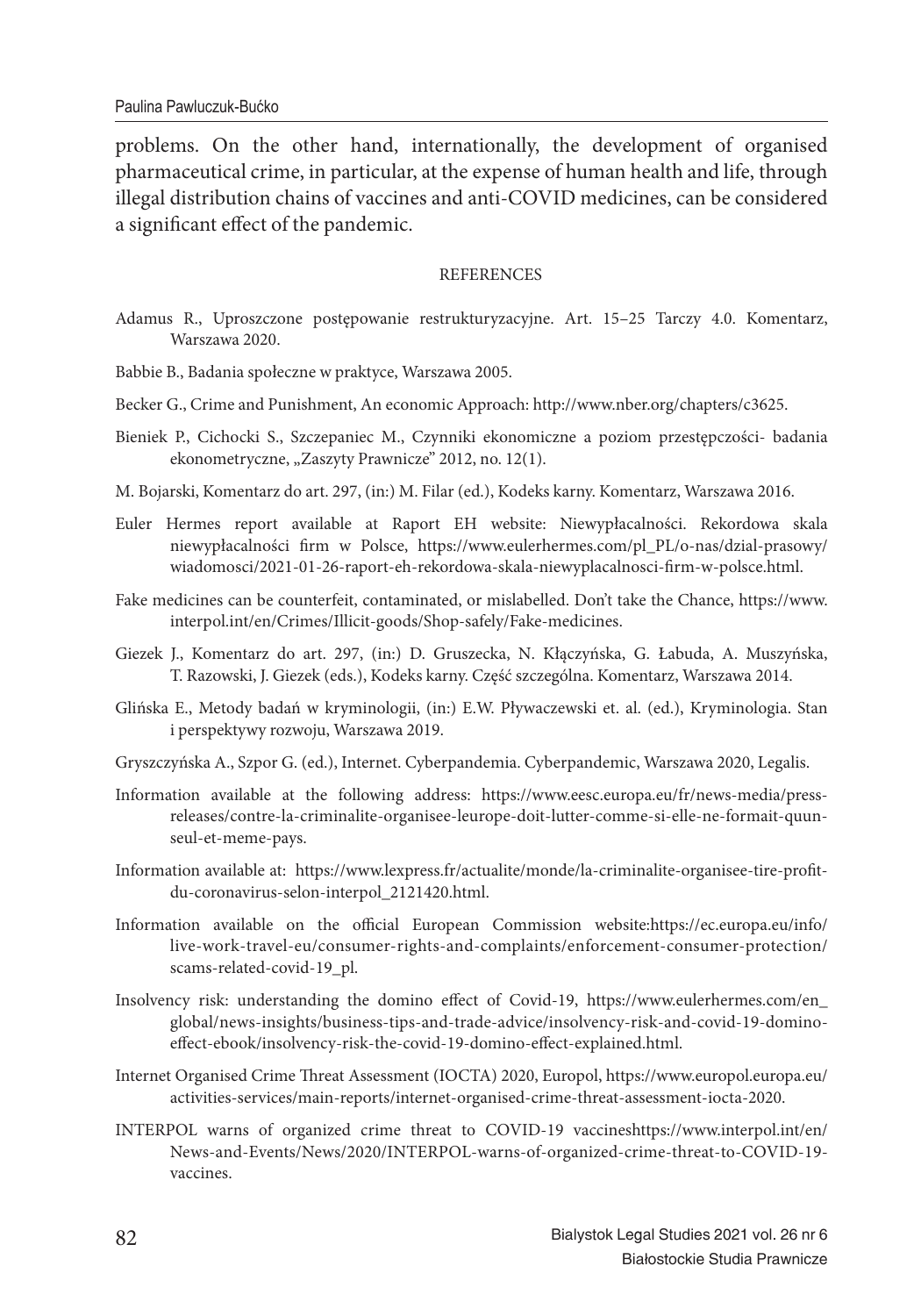- Kalinowska-Maksim I., Fałszowanie produktów leczniczych. Zagadnienia prawne i kryminologiczne, Warszawa 2020.
- Kardas P., Komentarz do art. 297, (in:) A. Zoll (ed.), Kodeks karny. Część szczególna. Tom III. Komentarz do art. 278-363 k.k., ed. IV, Warszawa 2016.
- Kołecki H., Podstawowe zagadnienia badawcze z zakresu kryminalistycznej problematyki współczesnej zorganizowanej przestępczości ekonomiczno-finansowej w Polsce, (in:) E. Gruza, T. Tomaszewski (eds.), Problemy współczesnej kryminalistyki, Warszawa 2004.
- Kuć M., Leksykon kryminologii, Warszawa 2015.
- Kulik M., Komentarz do art. 297, (in:) M. Mozgawa (ed.), Kodeks karny. Komentarz aktualizowany, LEX/el. 2021.
- Lampe E. J., Ogólne problemy prawa karnego gospodarczego, "Ruch Prawniczy Ekonomiczny i Społeczny" 1989, no. 3
- Pandemic profiteering: how criminals exploit the COVID-19 crisis, Europol 2020, https://www.europol. europa.eu/publications-documents/pandemic-profi teering-how-criminals-exploit-covid-19 crisis.
- Pandemic profiteering: how criminals exploit the COVID-19 crisis, Europol 2020, https://www.europol. europa.eu/publications-documents/pandemic-profi teering-how-criminals-exploit-covid-19 crisis.
- Pływaczewski E.W, Bezpieczeństwo obywateli prawa człowieka zrównoważony rozwój, Białystok 2017.
- Pracki H., Nowe rodzaje przestępstw gospodarczych, "Prokuratura i Prawo" 1995, no. 1.
- Pronobis M., Kryzys w strefie euro ryzyko niewypłacalności Grecji i pozostałych krajów peryferyjnych, (in:) M. Kalinowski, M. Pronobis (eds.), Gospodarka. Nowe perspektywy po kryzysie, Warszawa 2010.
- Raport Police Zarzuty dla przedsiębiorców z Katowic za wyłudzanie dotacji z tarcz antykryzysowych, https://www.policja.pl/pol/aktualnosci/209313,Zarzuty-dla-przedsiebiorcow-z-katowic-zawyludzenie-dotacji-z-Tarczy-Antykryzyso.html.
- Raport Police, Członkowie grupy są podejrzani m.in. o wyłudzanie środków finansowych z tzw. Tarczy antykryzysowej, https://www.policja.pl/pol/aktualnosci/196298,Czlonkowie-grupy-sapodejrzani-min-o-wyludzanie-srodkow-finansowych-z-tzw-tarczy.html?search=66998609.
- Ratajczak A., Ochrona obrotu gospodarczego: Komentarz do ustawy z dnia 12 października 1994 r., Warszawa 1994.
- Szagdaj N., "Wyłudzili pieniądze z tarczy antykryzysowej, ale oszustwo wyszło na jaw", https:// gazetawroclawska.pl/wyludzili-pieniadze-z-tarczy-antykryzysowej-ale-oszustwo-wyszlo-najaw/ar/c1-15681477.
- Taberski D., Postępowania w sprawach o oszustwa popełnione za pośrednictwem Internetu, "Prokuratura i Prawo" 2018, no. 6.
- Tarcza antykryzysowa, Portal Gov.pl, https://www.gov.pl/web/tarczaantykryzysowa.
- The impact of COVID-19 on the fraud risks faced by organisations Information available on the official Delloite website: https://www2.deloitte.com/pl/pl/pages/Forensics/articles/ryzyko-naduzyc-wdobie-covid19.html.